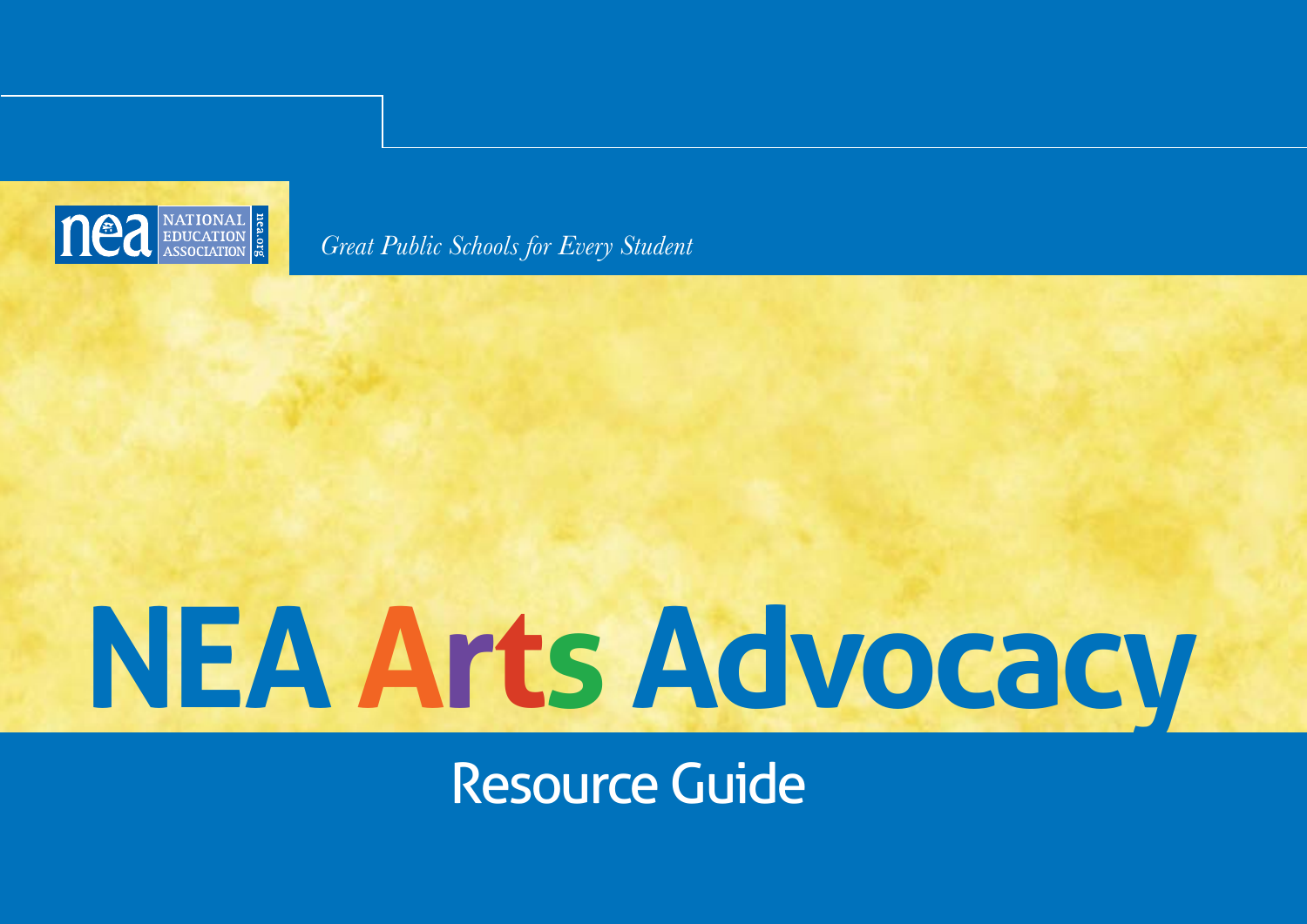# **NEA Resolution B-45**

*The National Education Association believes that artistic expression is essential to an individual's intellectual, aesthetic, and emotional development. The Association also believes that fine arts transcend cultural barriers, foster multicultural understanding, and enhance critical thinking skills. The Association therefore believes that pre-K through adult education curricula must include a balanced, comprehensive, and sequential program of fine arts instruction for all students. These students must be taught by a licensed specialist in a facility or room designed and equipped for that purpose. Resources must be provided to maintain and upgrade materials and provide for emerging technologies.* 

*The Association urges its state affiliates to become involved in the promotion, expansion, and implementation of an academic fine arts program in curricula and as a requirement for high school graduation. (1980, 2009)*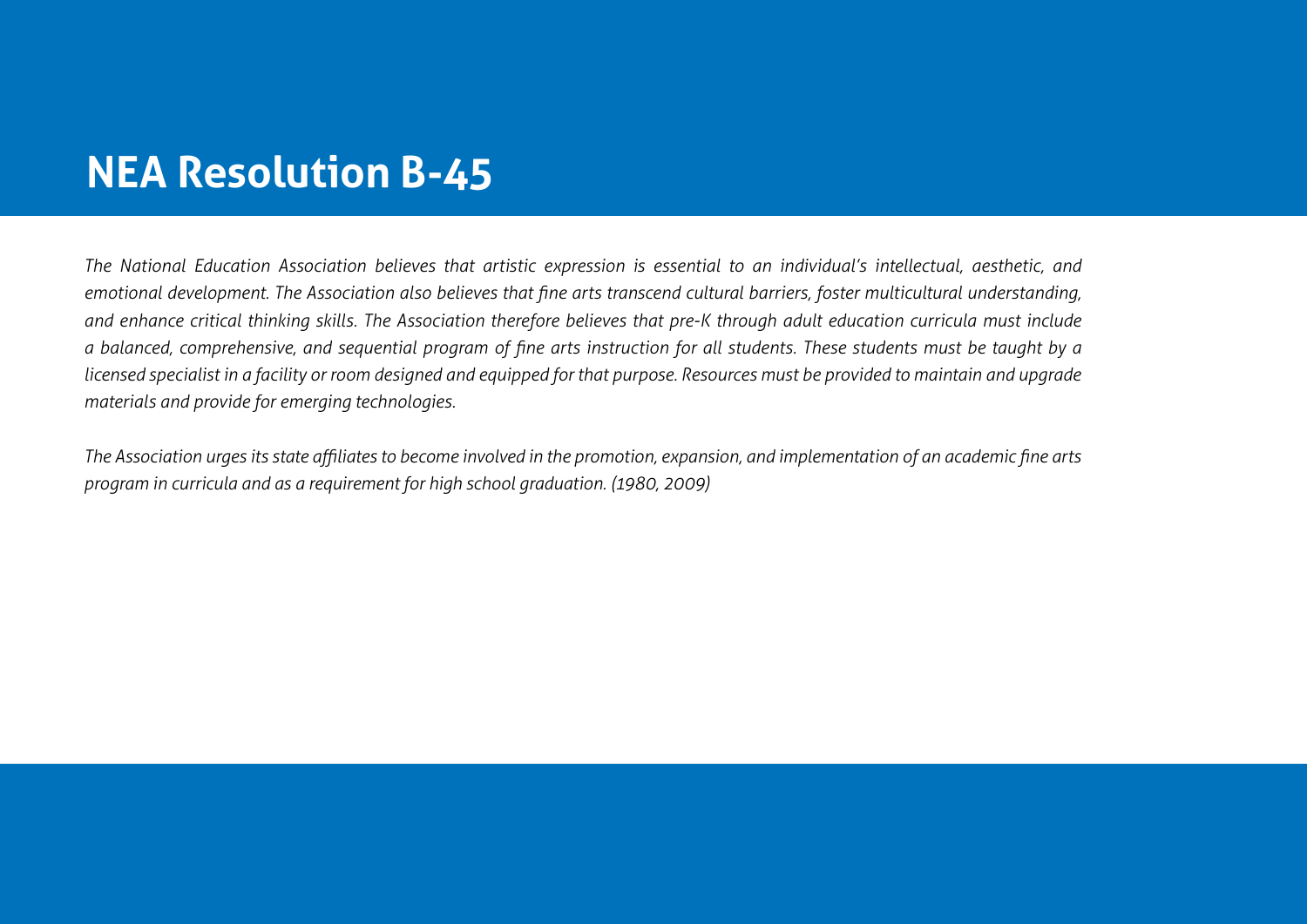# **Introduction**

The National Education Association's commitment to the arts and arts education is well documented. As noted in NEA Resolution B-45, NEA believes that high-quality arts education taught by licensed, certified arts educators is part of a balanced, comprehensive education. Without the necessary and ongoing resources to support such a program, however, arts education gets tossed aside. When that happens, the students—and the community—suffer.

NEA developed this Arts Advocacy Resource Guide for use by students, educators, and supportive community patrons as they advocate to keep

arts education alive in public schools. The Guide compiles resources from the major fine arts education organizations such as the Educational Theatre Association (EdTA), the National Association for Music Education (NAfME), the National Art Education Association (NAEA), the National Dance Education Organization (NDEO), and Americans for the Arts. These resources feature effective advocacy campaigns, and highlight the roles that students and their families, educators, and supportive community patrons can play.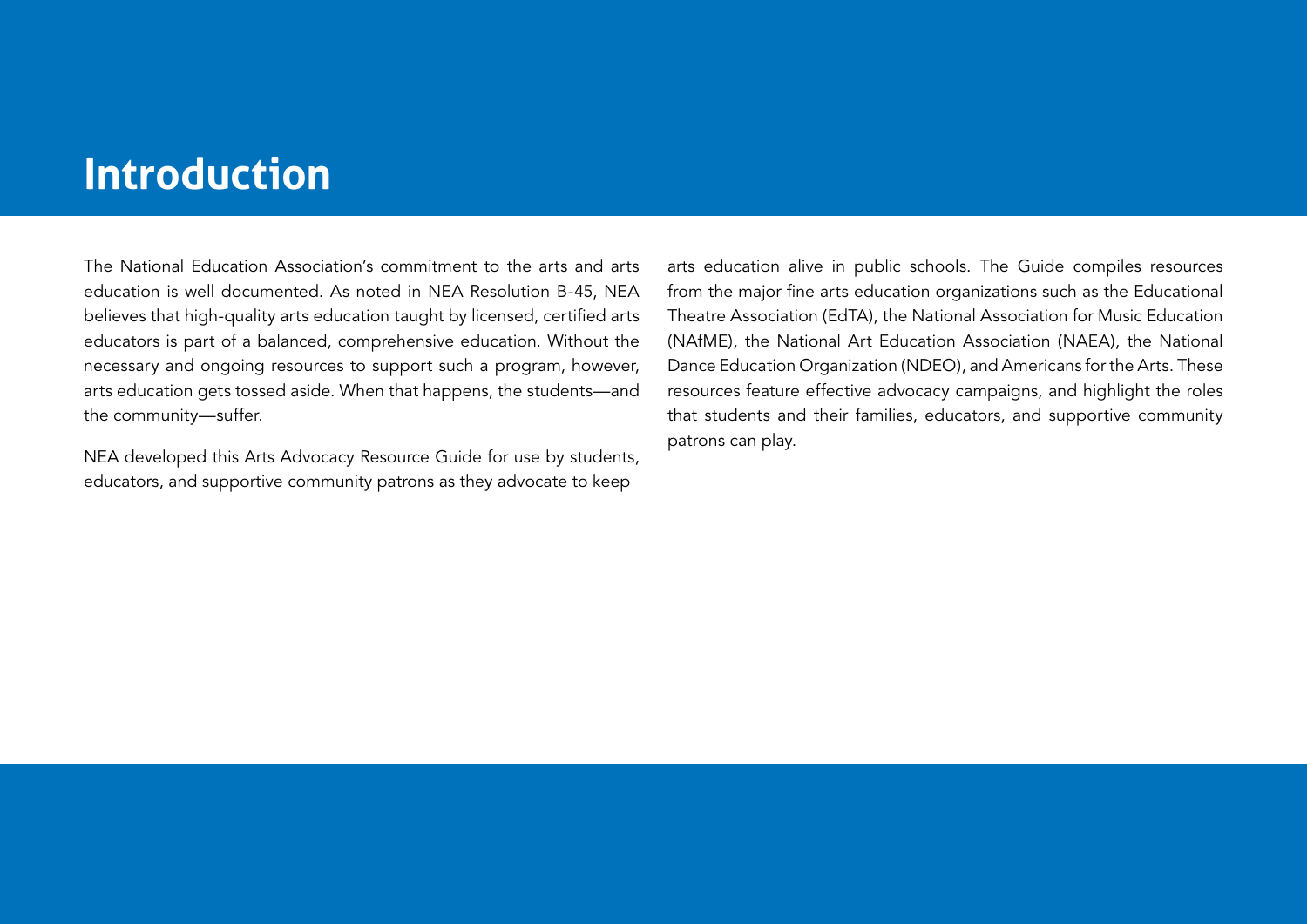# **An Investment in Arts Education is an Investment in America's Future**

The arts are an integral part of our everyday lives. From cave drawings to graffiti, we use the arts to communicate, pacify, stimulate, and celebrate. If the arts are a valued and essential element of our culture, how then can they not be a valued and essential element of our education? Too often, student access to arts education is limited by socioeconomic status and inadequate school funding. In this era of high-stakes testing, economic downturns, and reduced funding, arts education is often removed from the K-12 curriculum and concentrated in performing and visual arts "magnet" schools—out of reach for the average student.

The National Education Association believes, however, that the arts are an essential part of a balanced education for every child. According to the Elementary and Secondary Education Act (ESEA), the arts are a "core academic subject of learning,"1 supported by a rigorous set of voluntary national standards $^{\scriptscriptstyle 2}$  and assessments $^{\scriptscriptstyle 3}$  designed to improve and support the  $\,$ teaching and learning process. The benefits of arts education are almost immediate. Students gain self-confidence, enhance critical thinking skills, and often improve their overall grades. In fact, "children and teenagers who participated in arts education programs have shown more positive academic and social outcomes in comparison to students who did not participate in those programs."4

The benefits of arts education do not stop at the classroom, however. In addition to creating better, well-rounded students, exposure to arts education also produces better, civic-minded citizens. In his introduction to the report, *The Arts and Achievement in At-Risk Youth: Findings from Four Longitudinal Studies*, National Endowment for the Arts Chairman Rocco Landesman observed that regardless of socioeconomic status, students with art-rich experiences in school also become "more active and engaged citizens, voting, volunteering, and generally participating at higher rates than their peers."5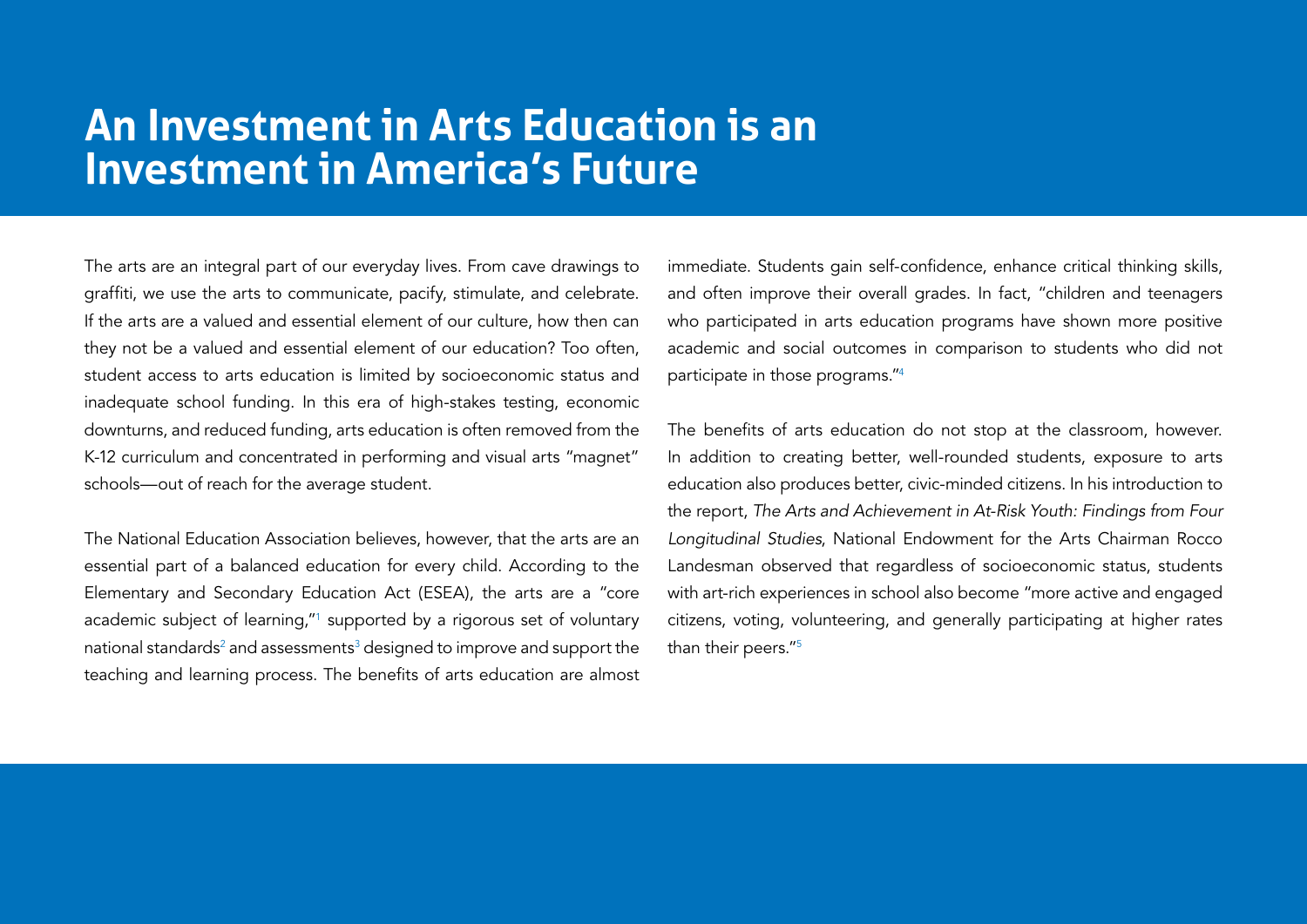# **Why Advocate for Arts Education?**

High-quality arts education requires high-quality arts educators. When America's public schools invest in certified arts educators, the students gain the opportunity for a substantial, standards-based arts education. Certified non-arts educators help students expand their opportunities for arts education by making connections between the standards-based arts curriculum and other subjects. Community arts programs and other cultural organizations help students gain a deeper understanding and appreciation for the arts by exposing them to a variety of art forms and expressions.

A summit attended by representatives of organizations—including NEA concerned with funding and preserving arts education released the following statement:

An education without the arts is inadequate. Therefore, we call on our public policy leaders to provide a systemic and rigorous arts *education for all students in all schools* by leveraging the resources of all partners involved in arts education. The signatories of this statement will support efforts to:

- Advance policies and resources that ensure access to arts education for all students—delivered by certified arts educators—that develop artistic literacy through a sequential, standards-based arts curriculum.
- Ensure that all students have access to in-school and community arts learning opportunities that support and add value to a standardsbased PreK-12 education.
- Encourage certified arts educators, community arts providers and certified non-arts educators to strategically enhance each other's work and teaching through collaborative activities that enrich highquality arts education for all students.
- Foster proactive, long-term advocacy collaborations among certified arts educators, community arts providers, and certified non-arts educators that engage parents, school leaders, and other key stakeholders to support student access to high-quality arts eduction throughout the school and community.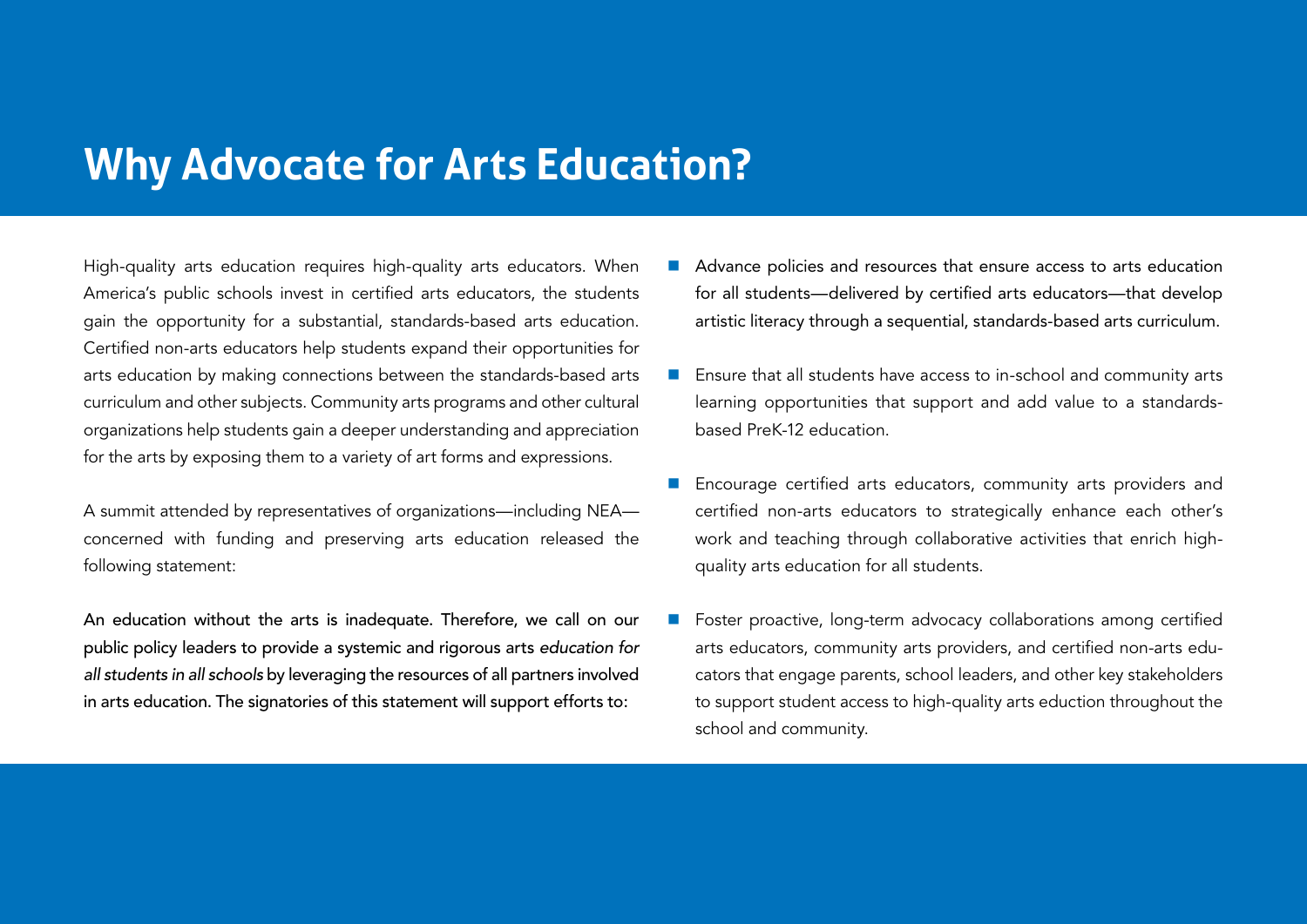# **Figure 1: Three Partners Working Together**

**Certified Arts Certified Educators:** Standards-based arts curriculum linked A lifetime with non-arts content areas commitment to the delivery of sequential, standards-based **Students benefit from:** curriculum Sequential, standards-based arts curriculum, deep expertise and professional experience, and links between the arts and Standards-based Deep expertise other content arts curriculum and professional areas linked with real-world experiences linked experience and to non-arts content areas deep expertise Community **Arts Providers:** Deep expertise in an arts specialty and connections to real-world practice

**Non-arts Educators:** Opportunity to integrate the arts into non-arts content areas

Reprinted by permission of the State Education Agency Directors of Art Education.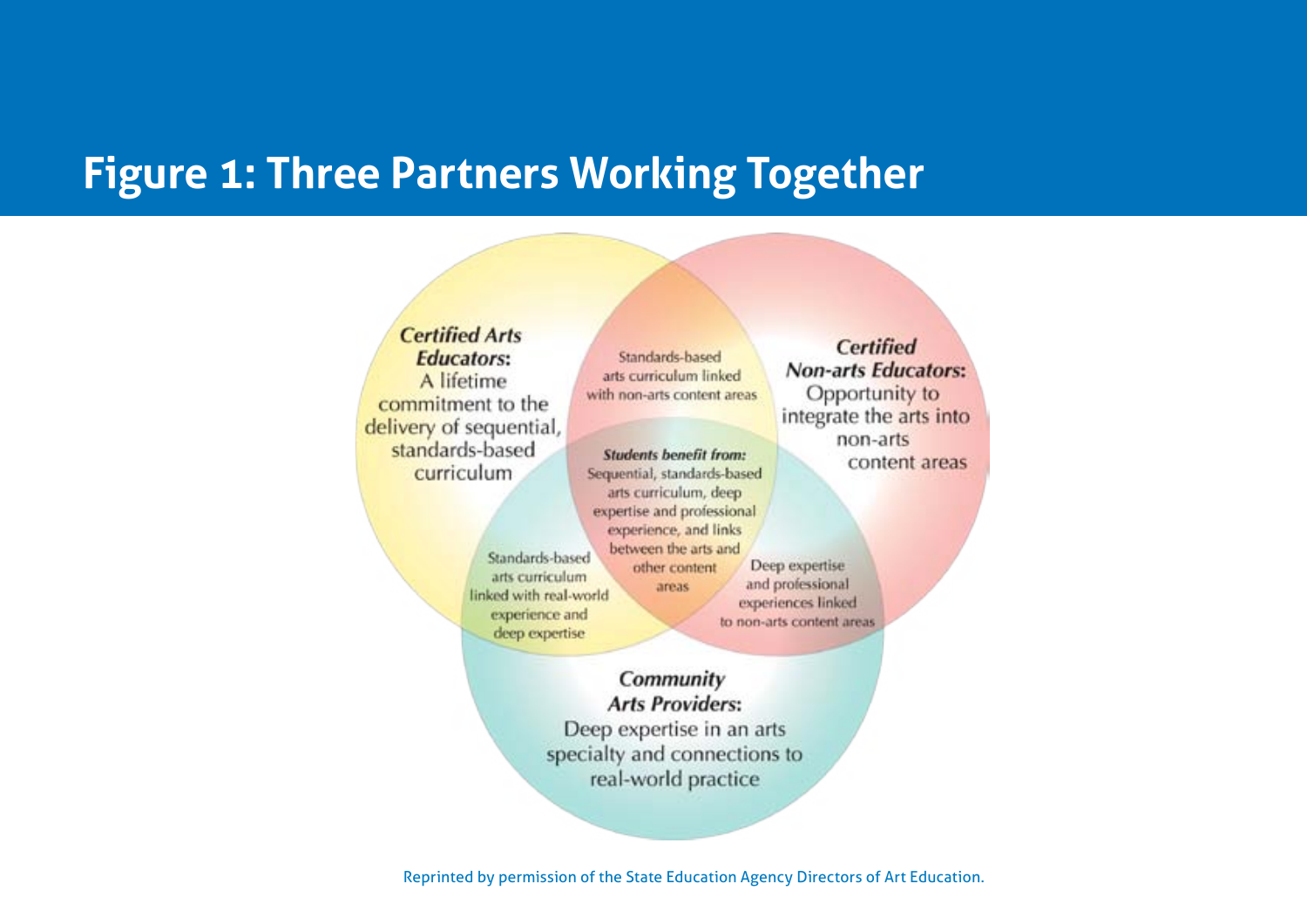The National Education Association compiled the following resources from the major arts education organizations<br>Resources to assist educators, students, and supportive community patrons develop their own advocacy campaigns

## **Educational Theatre Association**

The Educational Theatre Association (EdTA) is a national nonprofit organization with approximately 90,000 student and professional members. EdTA's mission is shaping lives through theatre education by: honoring student achievement in theatre and enriching their theatre education experience; supporting teachers by providing professional development, networking opportunities, resources, and recognition; and influencing public opinion that theatre education is essential and builds life skills.

This Action Toolkit from EdTA provides sample ads, template letters, and other resources to help students, educators, and others develop their own arts advocacy plan.

[http://edta.org/advocacy](http://edta.org/advocacy )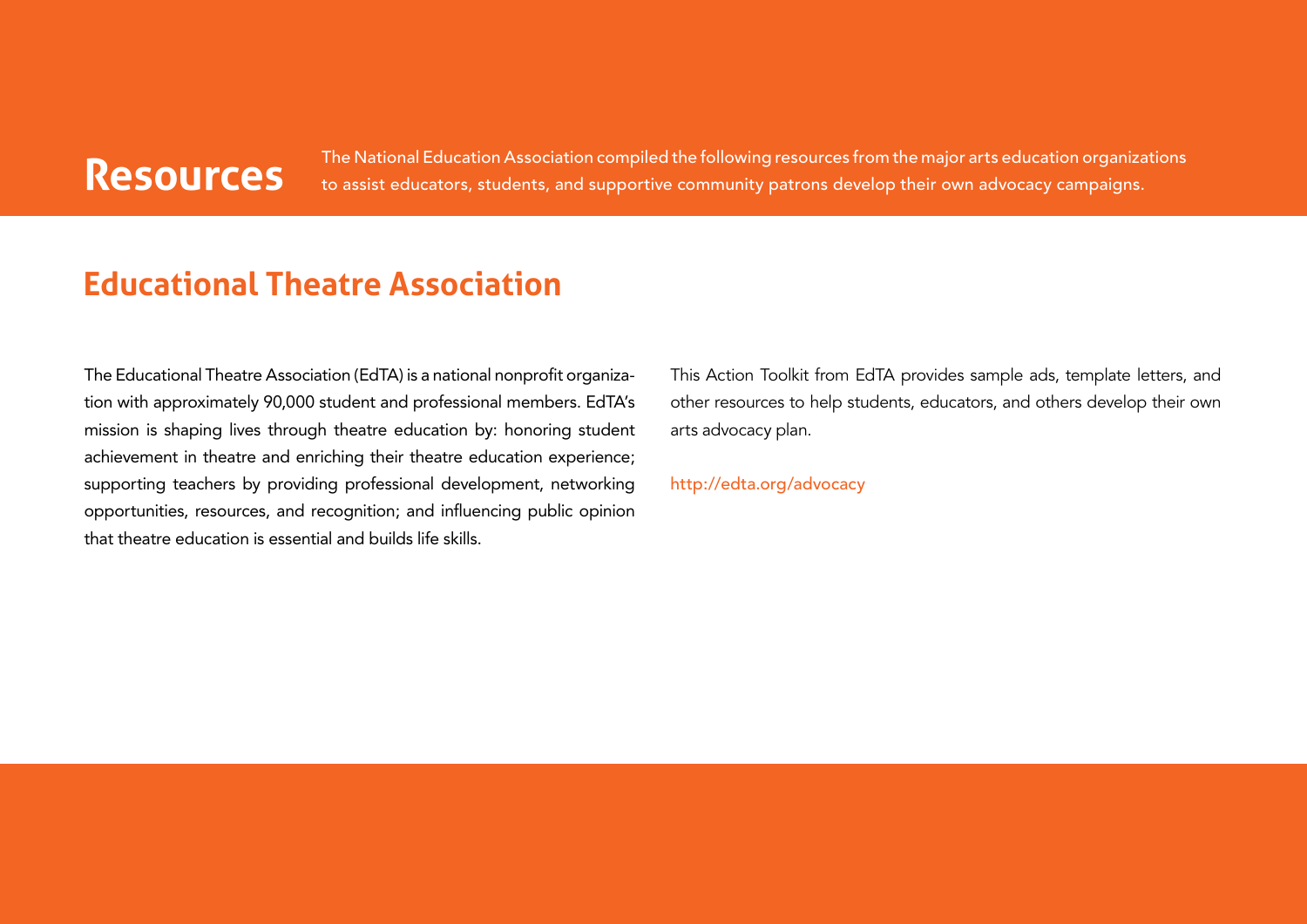# **Action Toolkit**



#### Theatre and the Arts

Ads for member conference and production programs



Dear Ms. Smith Template letters to school administrators



#### The Advocacy Game

An improv game to help you "make your case" to decision makers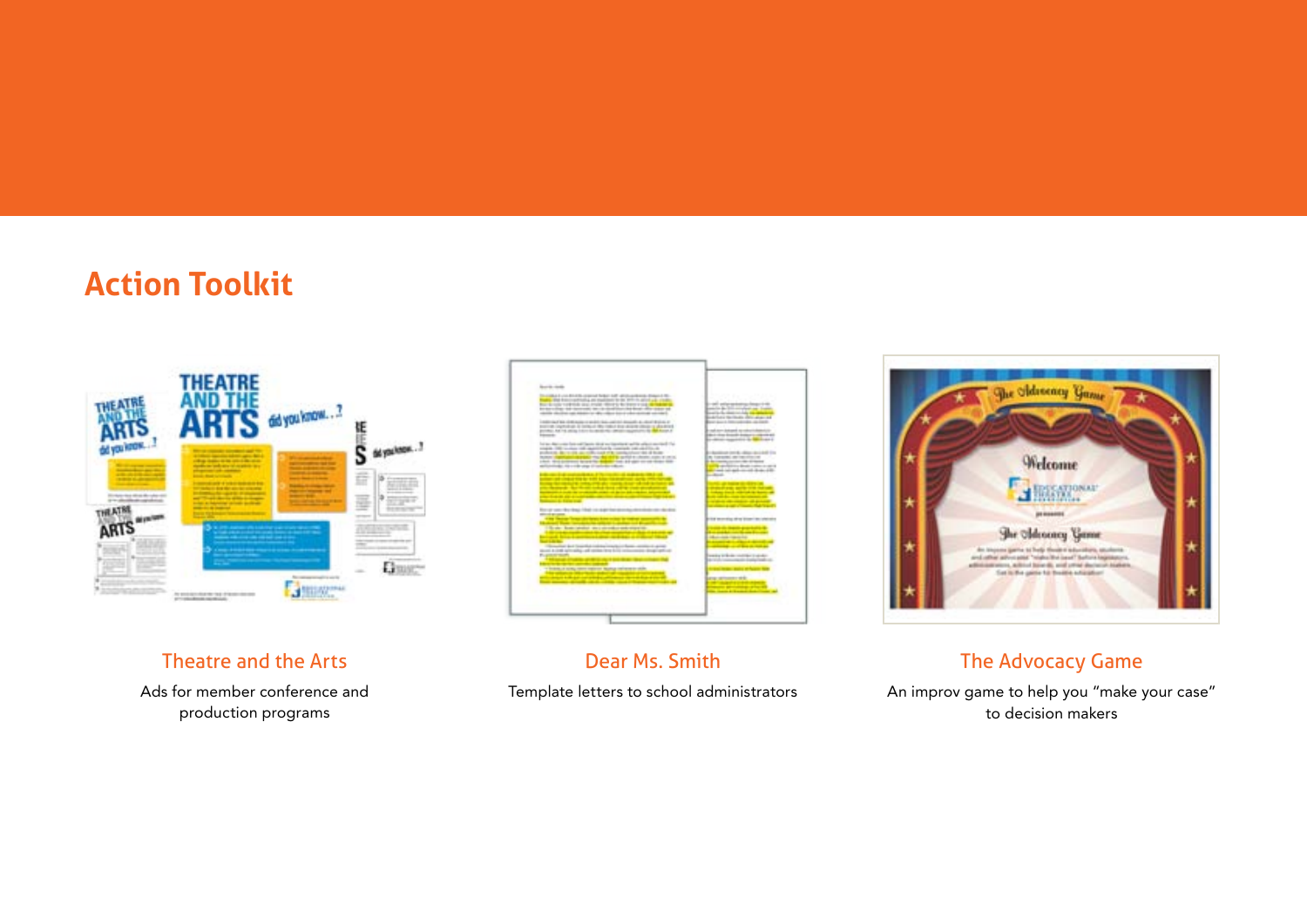#### **Theatre Education Matters**



#### Thank, Explain, Ask

School Board PowerPoint presentation

#### Defending Your Program: An Action Toolkit

#### technical Elemni RAS.

Printed in these as assert surroute area of to marrial and artifice to advancing the stars.

1 Michael Drawke to an United States Back Progress, Provides PLA, acceptance (198444-24, 700000-214750-334), Thienton

\* The determined "Moding Trust Deadler Progress "Vallab and Taiwed," created by filtery Cort, Call Jimmy, and Jim Fahrantin (30)<br>An California Educational Theory (Importantines CEO) a

. • Perkensely (ever African Dr driv Bilaneter, Peters E) arts Maustra African Costa

linery almosty ander technic hegies with a reverge and this case is as different. Premitings from test of the other all the secretary measures of the second contained and the second component of the second component of the Bo can be be site of your Boath paginm. There as many and beetly Minis or eligible or an allo plasmes and buy<br>magnetes about proper that disturbes benefits the eta testinal: when it is often platform but the era tobenedy betters, just as workshee rights.

What we're often a best as spinor that will also purch both commisse for tracer rates of downs and regges in with stops of<br>Although both any will counterly represented and in

Write district on testimons has parts. Nation and Primare, and Statistical Jack Star, Start only The principles of building a politicial ad juicto kee it a file andy show you anyway to being a shallong the raphs on your holling. Joines, and interesse, or<br>Breater your job and the program bell. This is interded to be a presidint downtool, see you can sail but

#### Defending Your Program

Resources and advice to help you build your own toolkit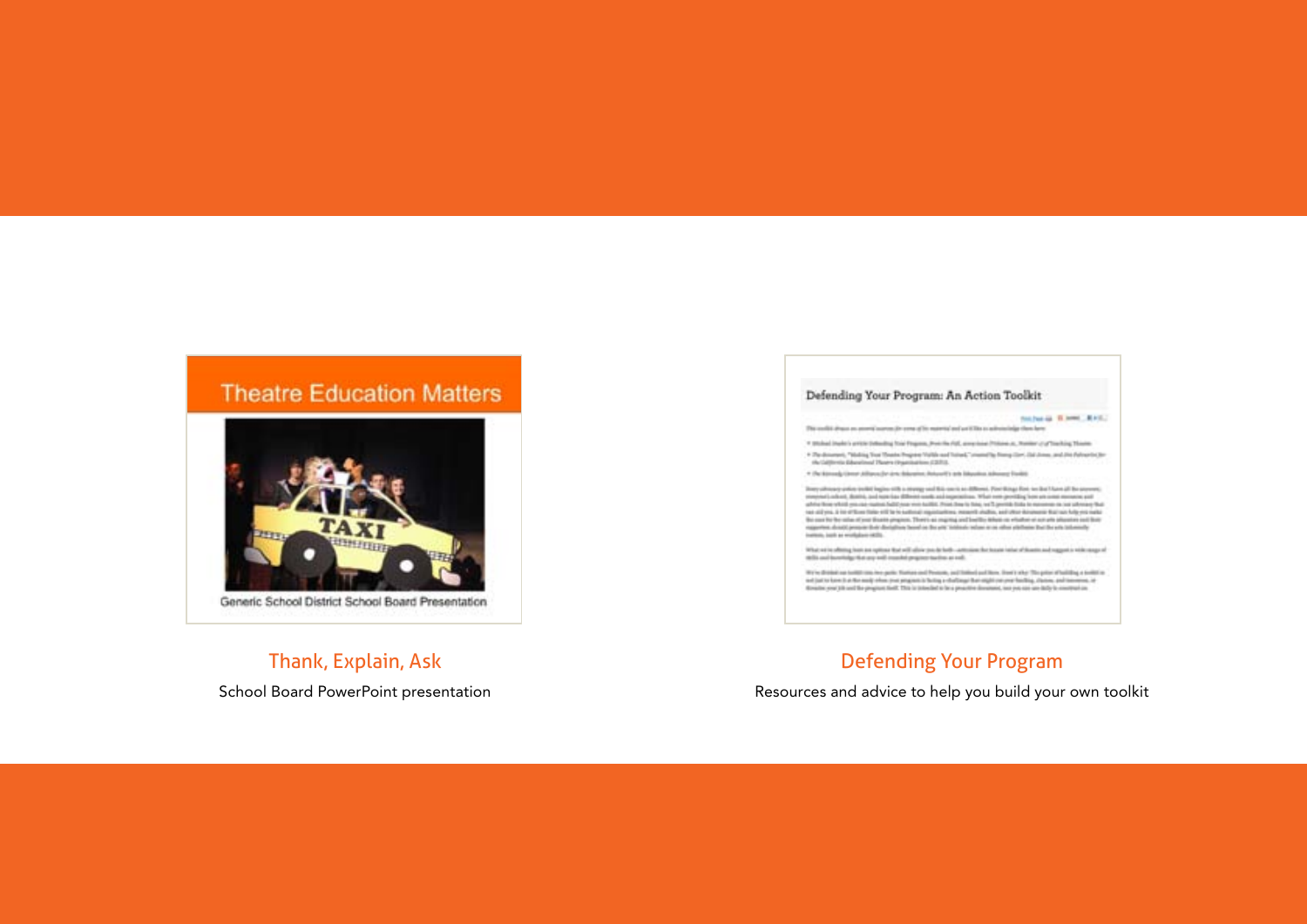## **National Association for Music Education**

National Association for Music Education (NAfME), among the world's largest arts education organizations, is the only association that addresses all aspects of music education. NAfME advocates at the local, state, and national levels; provides resources for teachers, parents, and administrators; hosts professional development events; and offers a variety of opportunities for students and teachers. The Association orchestrates success for millions of students nationwide and has supported music educators at all teaching levels for more than a century.

Since 1907, NAfME has worked to ensure that every student has access to a well-balanced, comprehensive, and high-quality program of music instruction taught by qualified teachers. NAfME's activities and resources have been largely responsible for the establishment of music education as a profession, for the promotion and guidance of music study as an integral part of the school curriculum, and for the development of the National Standards for Arts Education.

NAfME Advocacy Groundswell is an online community of NAfME members from across the country interested in participating in advocacy initiatives, engaging in discussions about advocacy and reqularly digesting advocacy news.

<http://advocacy.nafme.org>/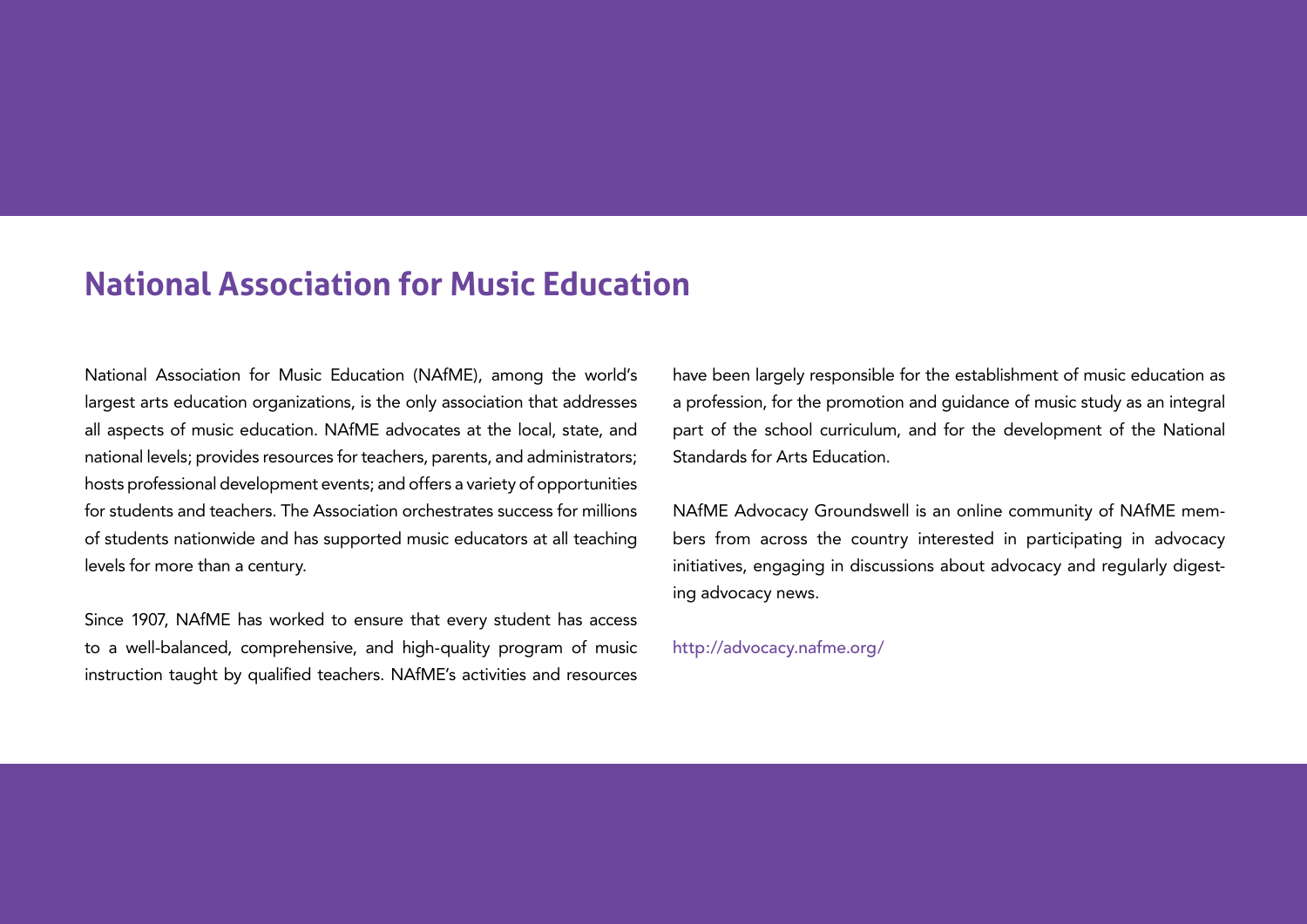## **How–To Advocacy Guides**



#### Get the Message! Flyers

Different flyers to guide advocacy work with parents, principals (secondary and elementary) and school boards. Available for printing off the web. NOTE: these flyers are not available in paper form from NAfME

• Parents • Elementary Principals • Secondary Principals • School Boards



#### Advocacy "Grab and Go" Flyer

A handy, portable flyer for getting started in music education advocacy. "How to" in a nutshell!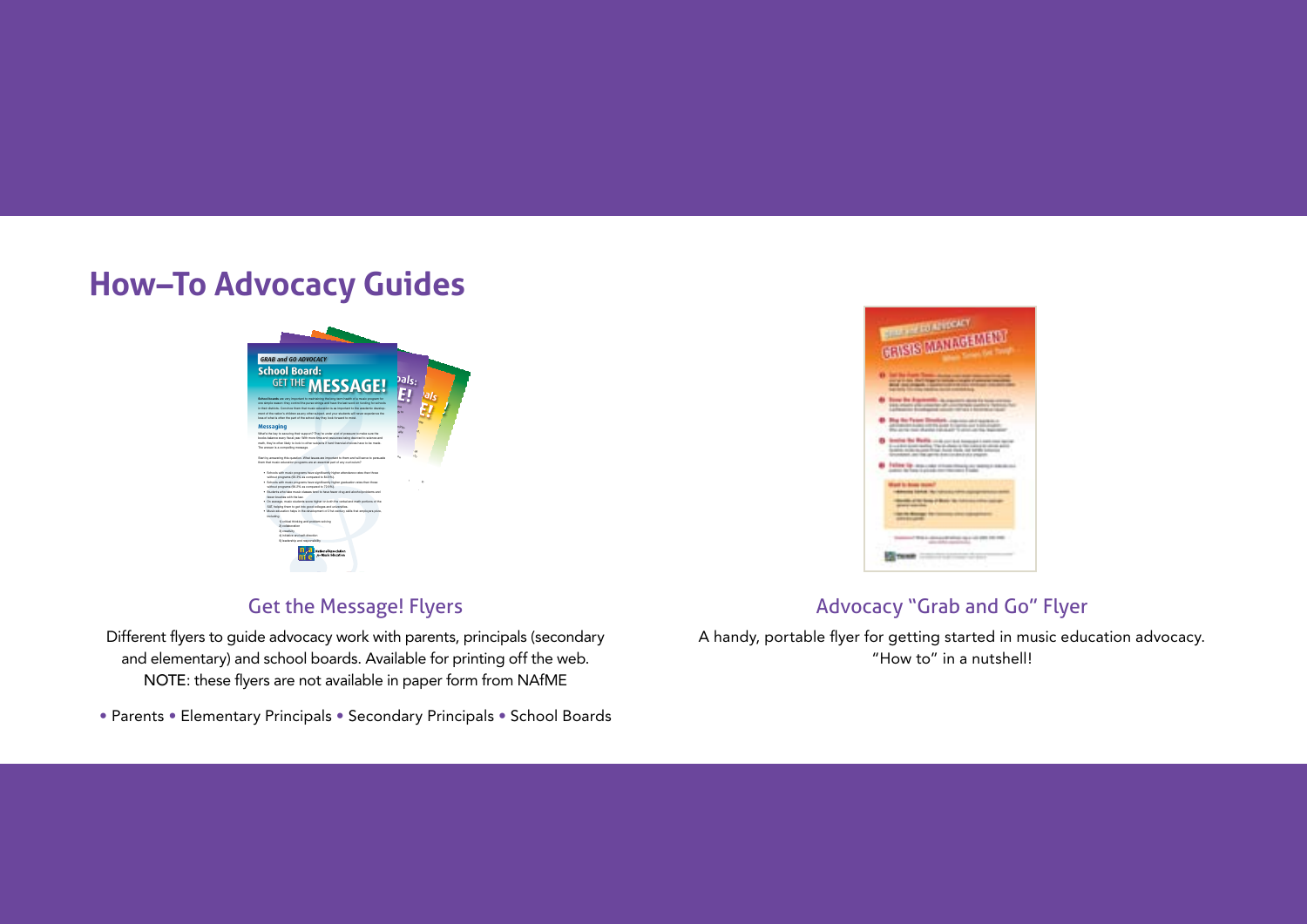

#### Music Booster Manual

Excerpt from the NAfME publication on setting up and running a music booster program.



#### Letter To Your Principal

Form letter to send to your school principal explaining how the Elementary and Secondary Act (ESEA) Title I Funds can be used to fund school music programs. Contains a quote from Secretary of Education, Arne Duncan's August 2009 letter to education community leaders.



#### Advocacy Concert Speech

Sample speech to be used to address the audience before your concert(s). Provides a means for informally advocating on behalf of your program to parents and friends in attendance.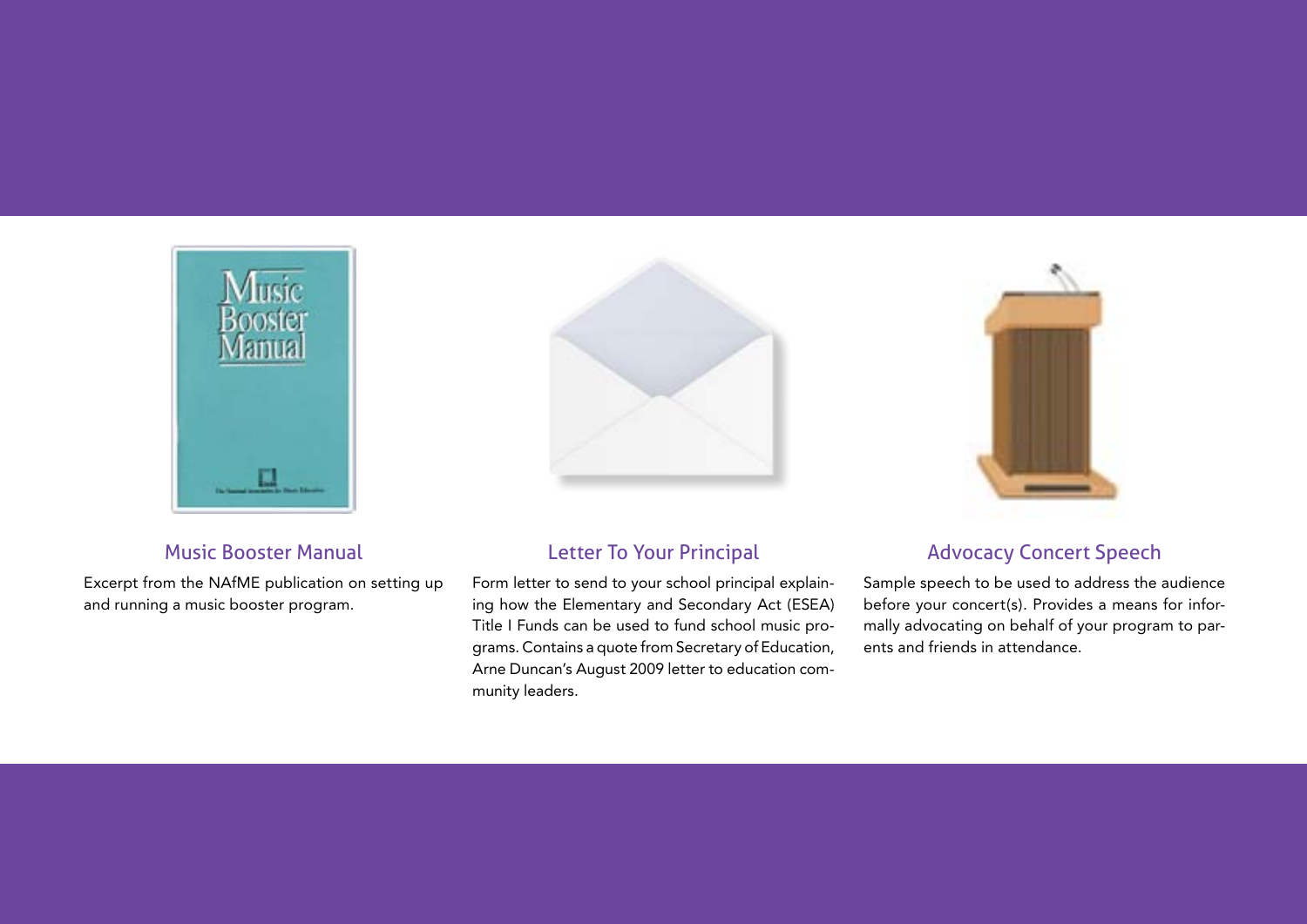

#### Music for All Students

A planning guide for state-level music education advocacy. Contains sample advocacy and thank you letters to state legislators.



#### Music Advocacy: Moving From Survival to Vision

*Co-published with: The National Association for Music Education*. Benham's book is a compilation of research and experience gained from 30 years' experience helping save \$70 million in proposed music cuts equivalent to approximately 2000 teaching positions and 400,000 music students. Benham is one of the nation's most successful advocates for music education. His book provides the music educator, administrator, school board member, and community advocate with step-by-step procedures for saving and building school music programs.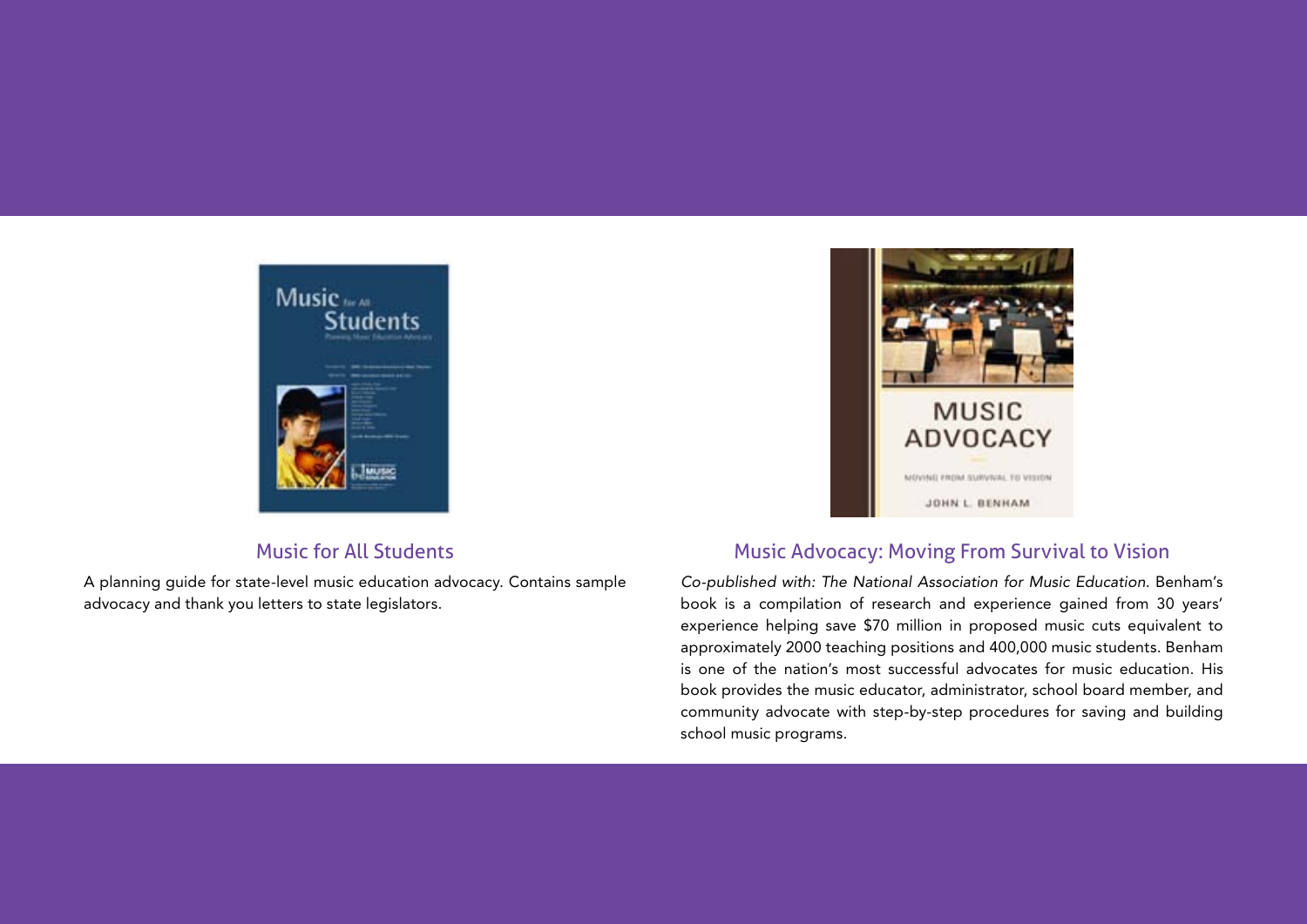# **National Art Education Association**

The National Art Education Association (NAEA) is the leading professional membership organization exclusively for visual arts educators. Members include elementary, middle and high school visual arts educators, college and university professors, researchers and scholars, teaching artists, administrators and supervisors, and art museum educators, as well as more than 45,000 students who are members of the National Art Honor Society or are university students preparing to be art educators.

NAEA's mission is to advance visual arts education to fulfill human potential and promote global understanding.

[www.arteducators.org/advocacy/advocacy](http://www.arteducators.org/advocacy/advocacy)-made-simple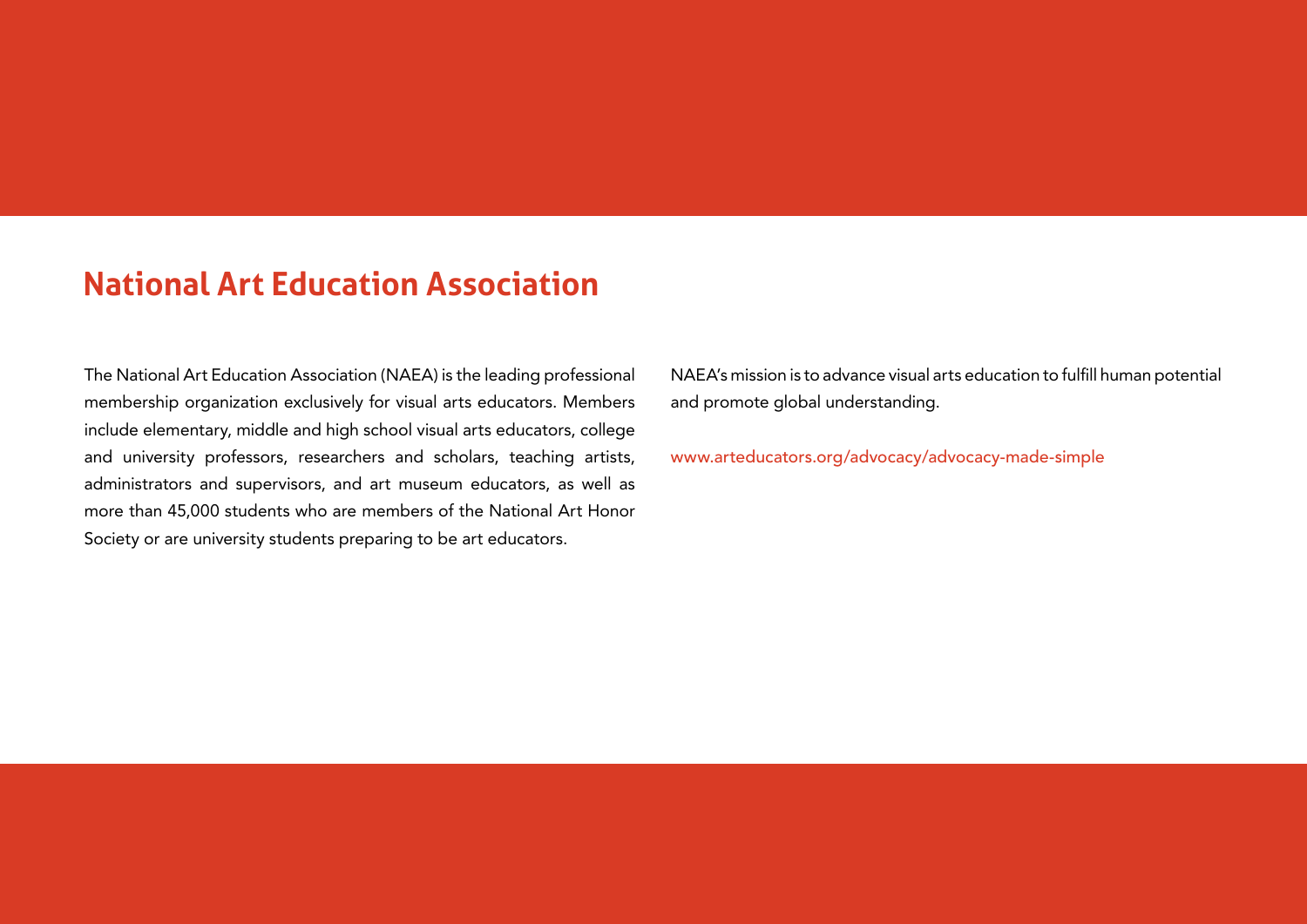# **Advocacy Made Simple**



#### Communicate a Clear Message

The message is the answer to the question: "Why is learning in the visual arts essential to education in the 21st century?"

- Use data.
- Tell compelling personal stories.
- Tap into your NETWORK's values and concerns.
- Make your message VISIBLE.

(HINT: NAEA has developed key messages including the overall theme of *Learning in A Visual Age* )



#### Be Visible

- Make an advocacy plan.
- Get out of the art room/studio and into the community with your MESSAGE.
- Capitalize on the "visual" part of the visual arts.
- **Show your NETWORK what visual literacy,** 21st century college and career readiness, and engaged learning look like through exhibitions, media stories and community events.

(HINT: The work and "voices" of your students are the most compelling.)



#### Activate an Advocacy Network

- I Identify and build an advocacy network. Action requires committed people. Include media, legislators, education decision makers and parents.
- Work with your state/regional NAEA organization to partner with your state Alliance for Arts Education affiliate and your state's arts advocacy citizens group.
- Communicate your MESSAGE to your network.
- Leverage your network to impact policy and budget.
- Keep your network engaged by being VISIBLE.
- Activate your network in times of crisis.

(HINT: A parent network can be your most effective advocacy tool. Think social networking.)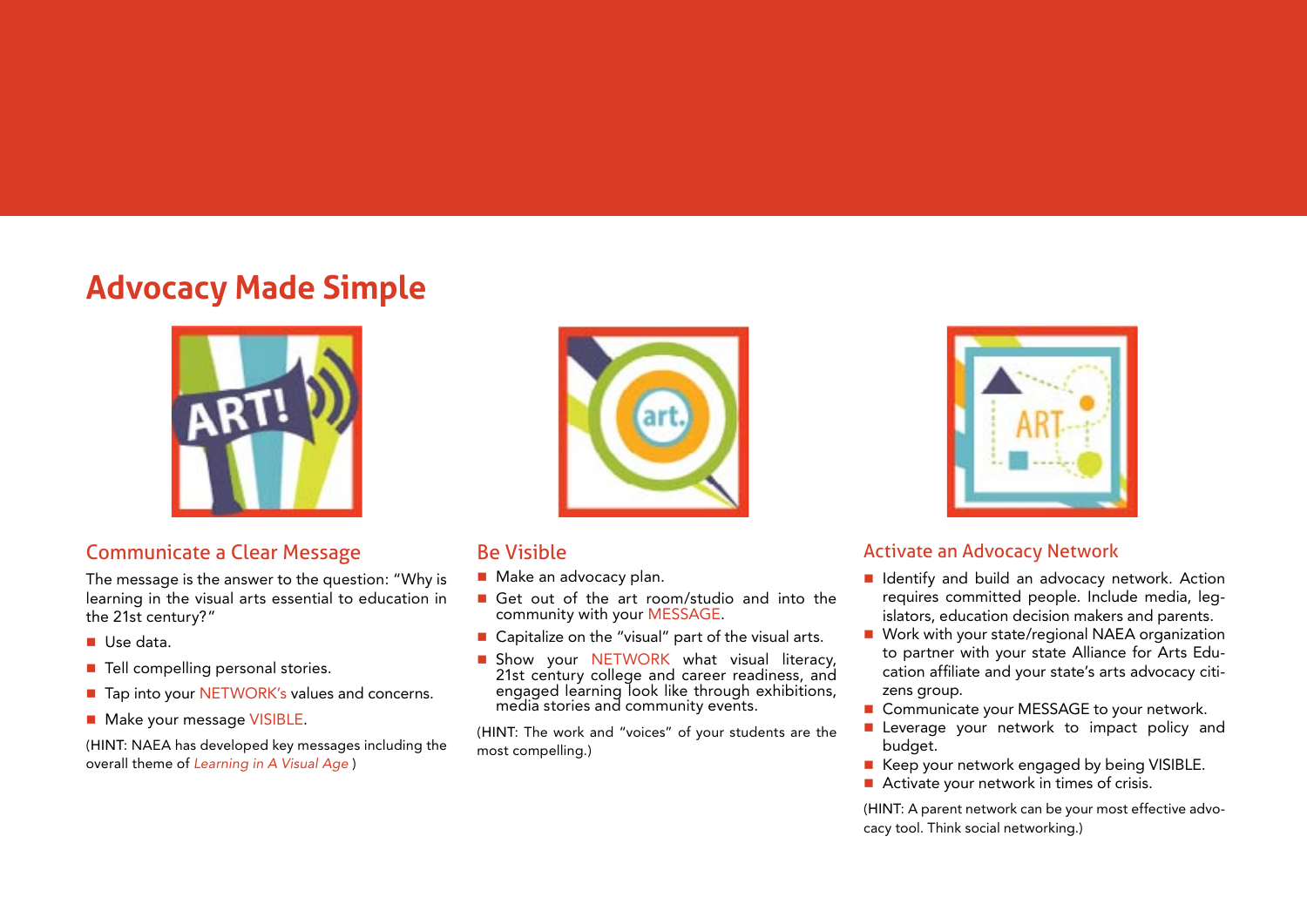## **National Dance Education Organization**

The National Dance Education Organization (NDEO) is a nonprofit organization dedicated to the advancement and promotion of highquality education in the art of dance. NDEO provides the dance artist, educator, and administrator a network of resources and support, a base for advocacy, and access to programs that focus on the importance of dance in the human experience.

#### **Access NDEO's Online Advocacy Forum**

This forum is dedicated to building a powerful and informed community of advocates for dance education. NDEO members come to the Advocacy

Forum to discuss pressing arts education issues and to learn how to best use the information and resources NDEO provides to empower you as a dance educator and advocate for quality dance education in the arts. To join the discussion, [click here.](http://www.ndeo.org/content.aspx?page_id=2154&club_id=893257&item_id=5648) (Member login required to post comments on the Forum.)

[www.ndeo.org/content.aspx?page\\_id=2154&club\\_](http://www.ndeo.org/content.aspx?page_id=2154&club_id=893257&item_id=5648) [id=893257&item\\_id=5648](http://www.ndeo.org/content.aspx?page_id=2154&club_id=893257&item_id=5648)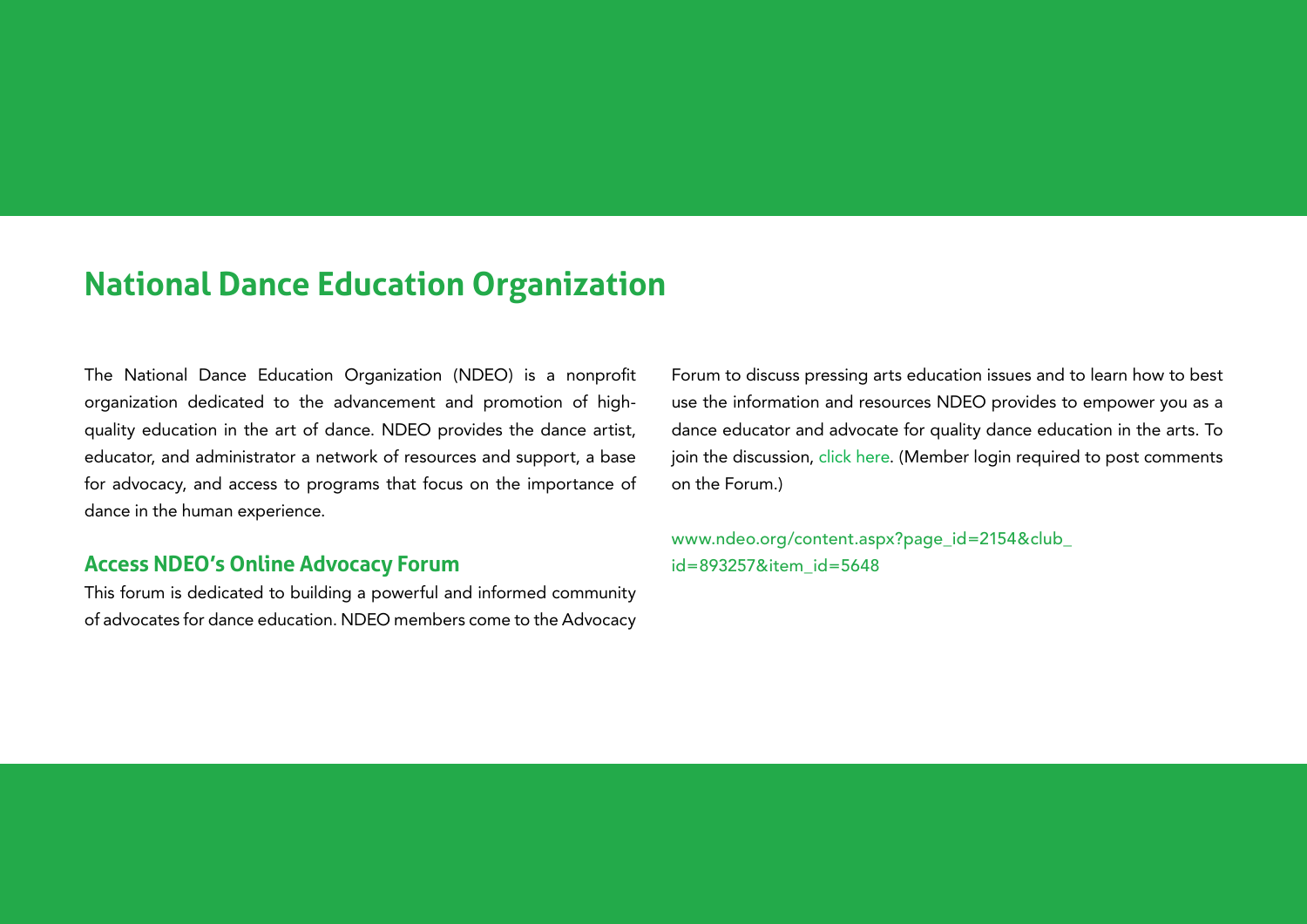### **Americans For The Arts**

Americans for the Arts is the nation's leading nonprofit organization for advancing the arts and arts education. As an advocate for the arts and arts education, this organization works to secure increased resources for the arts and arts education at the local, state, and federal level to influence public and private policy.

Tell Congress the Americans for the Arts have asked Congress to support a funding level of \$53 million for the Arts in Education programs within

the U.S. Department of Education. These programs support model arts collaborations with schools, teacher professional development, and arts programs for at-risk youth. Americans for the Arts also works to ensure that the arts are retained as a core academic subject of learning and improve national data collection and research in education reauthorization legislation.

[www.artsusa.org/get\\_involved/advocate.asp](www.artsusa.org/get_involved/advocate.asp)